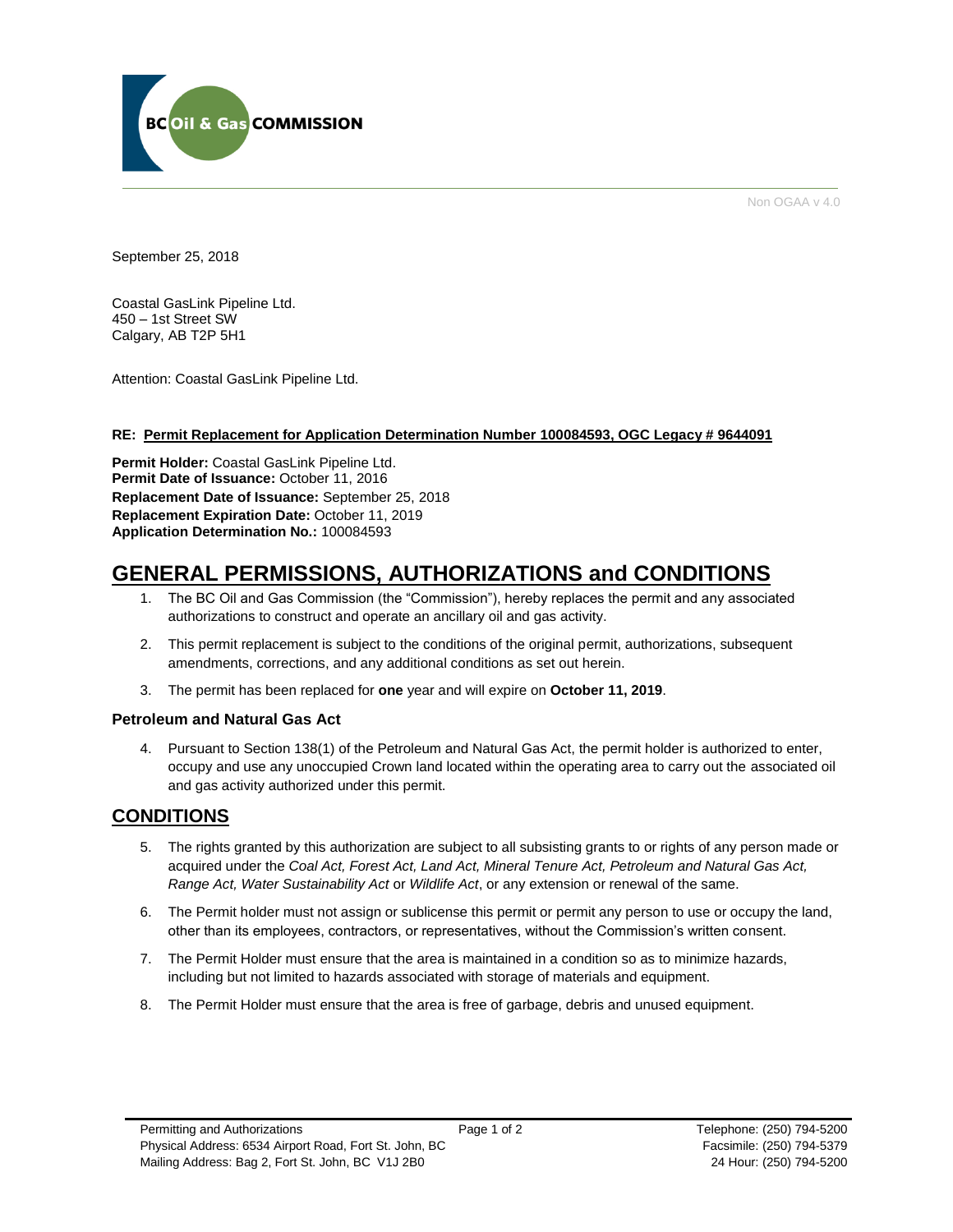Application Determination number: 100084593 Date Issued: September 25, 2018

 $\begin{array}{c} \begin{array}{c} \begin{array}{c} \begin{array}{c} \end{array} \\ \begin{array}{c} \end{array} \end{array} \end{array}$ 

Jacqueline Bourke Authorized Signatory Commission Delegated Decision Maker

pc: Land Agent – Roy Northern Land Service Ltd. OGC, Compliance and enforcement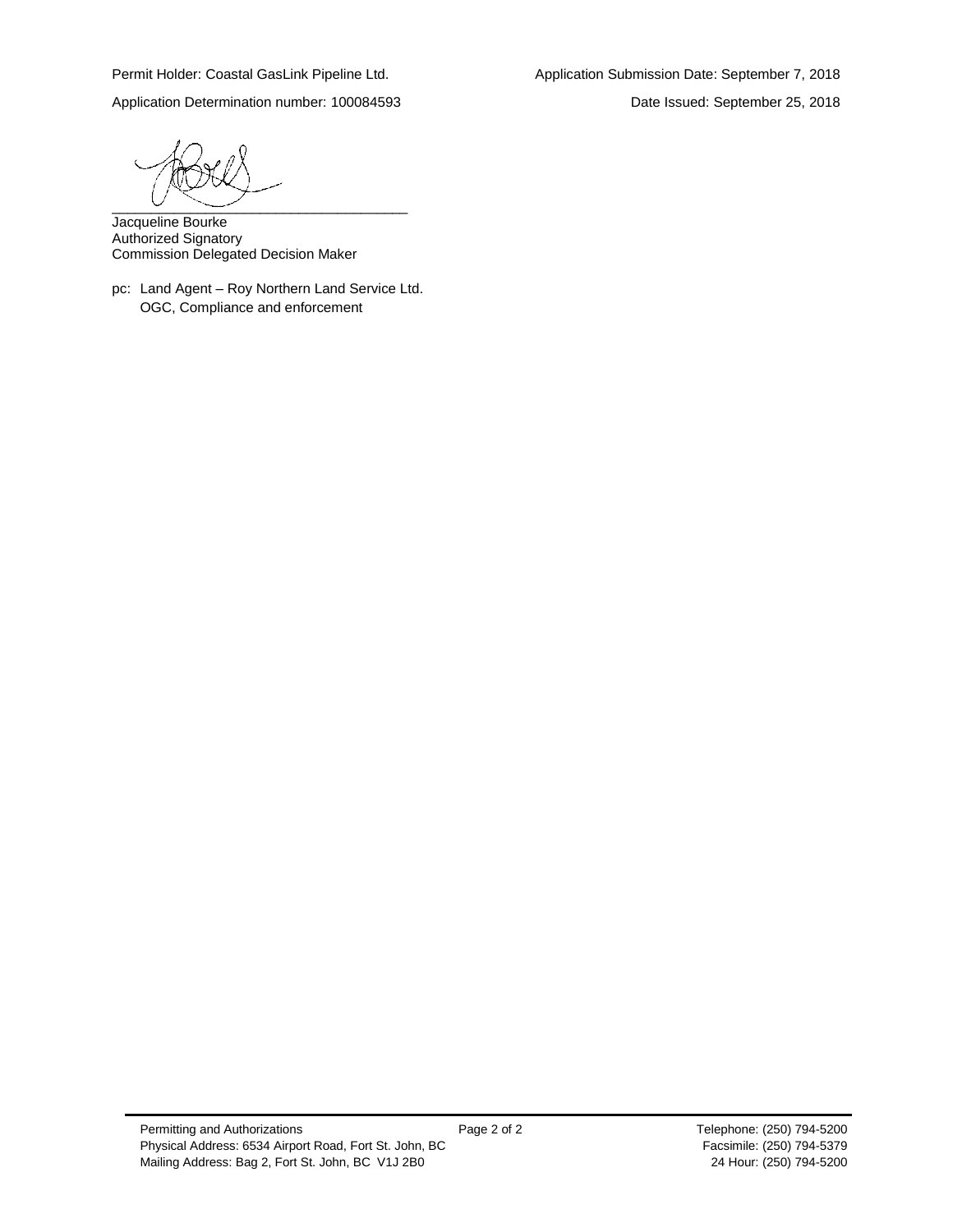

Non OGAA v 2.0

October 11, 2016

Coastal GasLink Pipeline Ltd. 450 – 1<sup>st</sup> Street SW Calgary, Alberta T2P 5H1

Attention: Katherine Sheriff

**RE: Determination of Commission Number: 9644091**

**Permit Holder: Coastal GasLink Pipeline Ltd. Date of Issuance: October 11, 2016 Effective Date: October 11, 2016 Application Submitted Date: February 17, 2016 Commission Number: 9644091 Approved Disturbance Footprint: 6.09 ha**

# **GENERAL PERMISSIONS, AUTHORIZATIONS and CONDITIONS**

## **Petroleum and Natural Gas Act**

1. The BC Oil and Gas Commission (the "Commission") pursuant to section 138 of the *Petroleum and Natural Gas Act* hereby authorizes the Permit Holder referenced above to construct and operate a related activity(s) as set out in the applicable Permitted Activities, Authorized Activities, and Activity Details tables below for the purposes of carrying out oil and gas activities as defined in the *Oil and Gas Activities Act* (OGAA); subject to the conditions set out herein.

## **PERMITTED ACTIVITIES**

2.

**Associated Oil & Gas Activity No.:** 9644091 **Type:** Storage Area

- 3. The permissions and authorizations granted under this permit are limited to the area described in construction plan Document No: CGE4703-MSI-G-MP-376, revision 0, dated December 17, 2015 (the "construction plan") by Midwest Surveys Land Surveying Ltd. as submitted to the Commission in the permit application dated February 17, 2016 (hereinafter referenced as the "operating area").
- 4. The Commission, pursuant to section 138(1) of the *Petroleum and Natural Gas Act,* hereby permits the occupation and use of any Crown land located within the activity area.
	- a) The permission to occupy and use Crown land expires two years from the date of issuance, unless the Commission has received notice of construction start, or this permit is otherwise extended, suspended, cancelled, surrendered or declared spent.
	- b) The permission to occupy and use Crown land does not entitle the Permit Holder to exclusive possession of the activity area.
	- c) The total disturbance within the activity area must not exceed the total approved disturbance footprint as referenced above.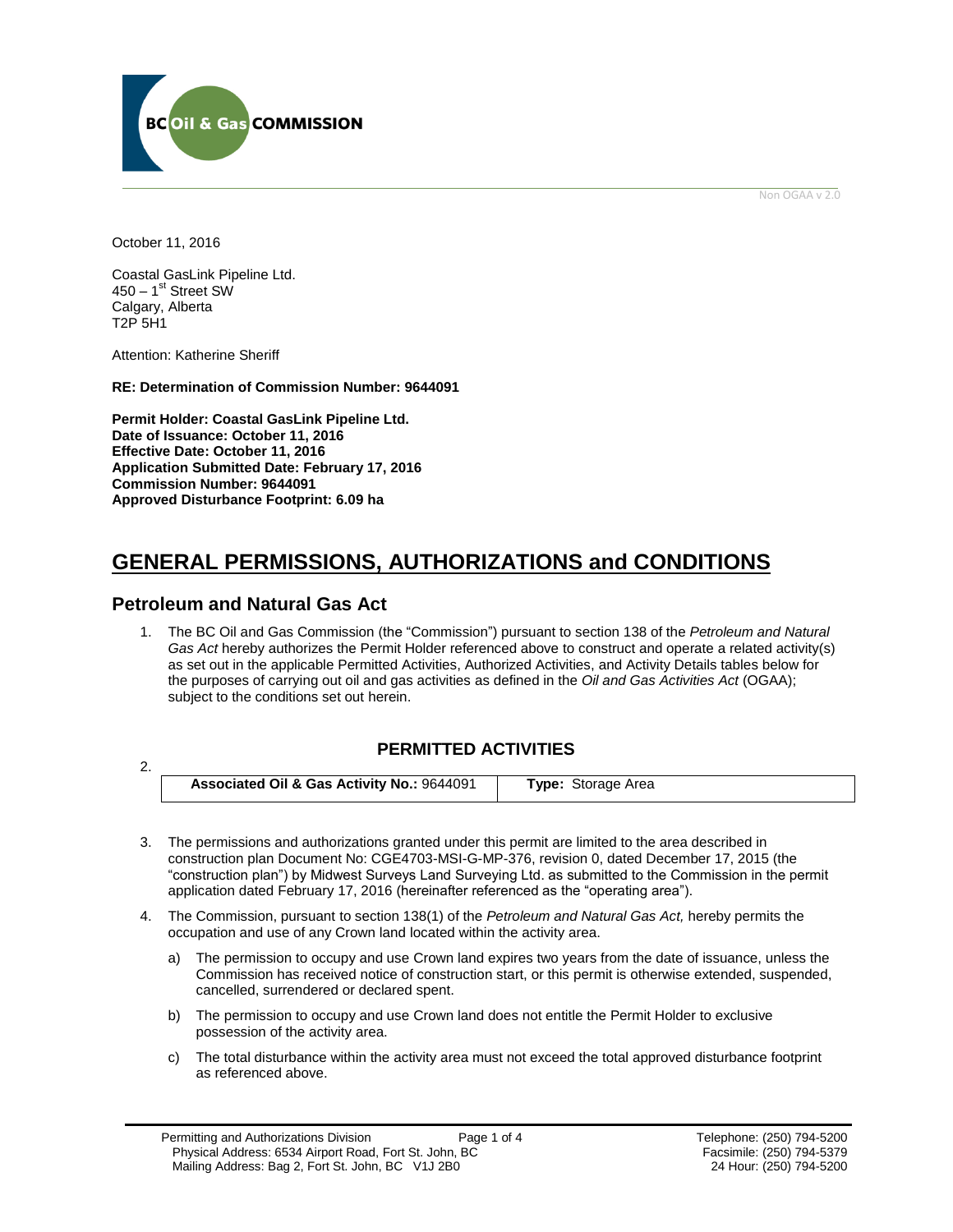Commission Number: 9644091 **Date Issued: October 11, 2016** Date Issued: October 11, 2016

Non-OGAA v1.0

## **Forest Act**

5. The Commission, pursuant to section 47.4 of the *Forest Act*, hereby authorizes the removal of Crown timber from the activity area under the cutting permits associated with the Master Licence(s) as follows:

<span id="page-3-0"></span>**[Master Licence to Cut No.:](https://ams-sso.bcogc.ca/cas/login?service=https%3A%2F%2Fams-epm.bcogc.ca%2Fepermit%2Fpostlogin.jsf%3Bjsessionid%3D19E1A7843F5DE299B3864FCA25C67838)** M02340

**[Cutting Permit No.:](https://ams-crd.bcogc.ca/crd/#/dashboard)** 28

**[Timber Mark No.:](https://ams-crd.bcogc.ca/crd/)** MTB 799

**[Total New Cut:](#page-3-0)** 1.36 ha

**[Forest District](https://ams-crd.bcogc.ca/crd/)**: *Peace Natural Resource District*

**[Region:](#page-3-1)** *Interior* 

<span id="page-3-1"></span>6. The Cutting Permit(s) is deemed spent upon the submission of the post-construction plan or upon either the cancellation or expiry of the activities authorized by this permit.

# **CONDITIONS**

### **Notification**

- 7. A notice of construction start must be submitted prior to the commencement of activities under this permit 48 hours before or as per the relevant legislation if longer than 48 hours. Notification must be sent via eSubmission.
- 8. Within 60 days of the completion of construction activities under this permit, the Permit Holder must submit to the Commission a post-construction plan as a shapefile and PDF plan accurately identifying the location of the total area actually disturbed under this permit. The shapefile and plan must be submitted via eSubmission.
- 9. The permit holder must notify the Saulteau First Nations Lands Department office two (2) working days prior to commencement. Notification will be sent to Fernie Garbitt at fgarbitt@saulteau.com.

### **General**

- 10. The rights granted by this Permit in relation to unoccupied Crown land are subject to all subsisting grants to or rights of any person made or acquired under the *Coal Act, Forest Act, Land Act, Mineral Tenure Act, Petroleum and Natural Gas Act, Range Act*, *Water Sustainability Act* or *Wildlife Act*, or any extension or renewal of the same.
- 11. The Permit Holder must not assign, sublicence or permit any person to use or occupy the land, other than its employees, contractors, or representatives, without the Commission's written consent.
- 12. The Permit Holder must ensure that the activity area is maintained in a condition so as to minimize hazards, including but not limited to hazards associated with storage of materials and equipment.
- 13. The Permit Holder must ensure that the activity area is free of garbage, debris and unused equipment.

## **Environmental**

- 14. The permit holder must make reasonable efforts to prevent establishment of invasive plants on the activity area resulting from the carrying out of activities authorized under this approval.
- 15. Following completion of the construction activities authorized under this authorization the permit holder must, as soon as practicable,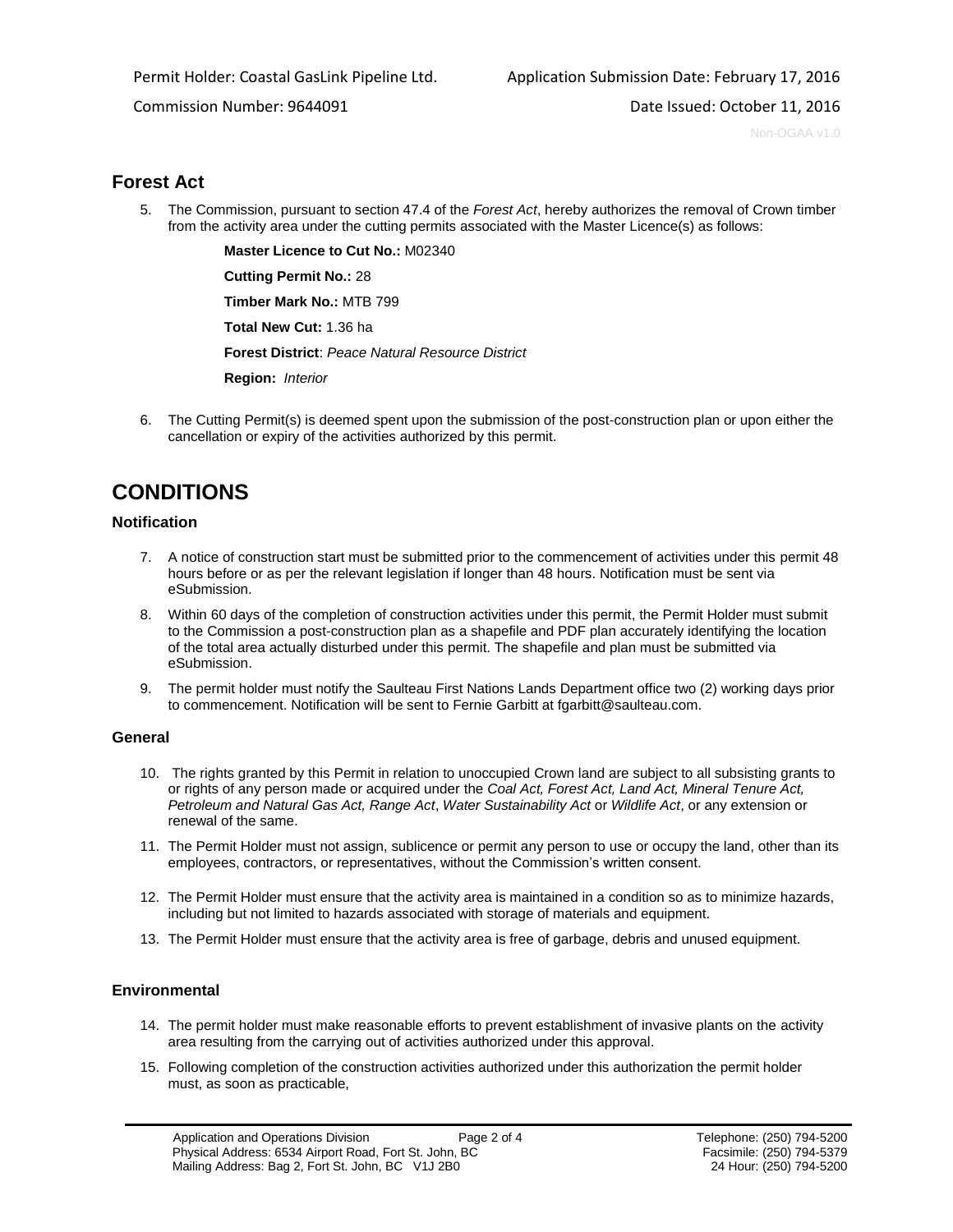Non-OGAA v1.0

- a) decompact any soils compacted by the activity;
- b) if natural surface drainage pattern was altered by the carrying out of the activity, the permit holder must restore, to the extent practicable, to the drainage pattern and its condition before the alteration; and
- c) ensure re-vegetation of any exposed soil on the operating area including, where necessary, using seed or vegetative propagules of an ecologically suitable species that
	- i. promote the restoration of the wildlife habitat that existed on the operating area before the oil and gas activity was begun, and
	- ii. stabilize the soil if it is highly susceptible to erosion.
- 16. Following completion of the activities permitted under this permit, any surface soils removed from the operating area must be redistributed so that the soil structure is restored, to the extent practicable, to its condition before the activity was begun.

### **Clearing**

- 17. The Permit Holder is authorized to fell any trees located on Crown land within 1.5 tree lengths of the activity area that are considered to be a safety hazard according to *Workers Compensation Act* regulations and must be felled in order to eliminate the hazard. Trees or portions of these trees that can be accessed from the activity area without causing damage to standing timber may be harvested.
- 18. The holder of the Cutting Permit must pay to the government, stumpage and any waste billing determined in accordance with the terms of this authorization.
- 19. The authorized Cutting Permit does not grant the Permit Holder the exclusive right to harvest Crown timber from the activity area. Authority to harvest some or all of the timber may be granted to other persons. The Permit Holder's right to harvest timber applies to any timber found on the site at the time they undertake harvesting activities.
- 20. All harvested Crown Timber must be marked with the Cutting Permit's associated Timber Mark.
- 21. Stumpage for cutting Permits falling within the Interior Area, as defined in the Interior Appraisal Manual (Manual) will be calculated in accordance with the Manual as amended from time to time.
- 22. Any waste assessments applied under the Master Licence to Cut are subject to the merchantability specifications and monetary waste billing requirements in the Provincial Logging Residue and Waste Manual specific to the region associated with the Cutting Permit authorization.

### **Archaeology**

- 23. An AIA report must be submitted to the Commission as soon as practicable.
- 24. If artifacts, features, materials or things protected under section 13(2) of the Heritage Conservation Act are identified the permit holder must, unless the permit holder holds a permit under section 12 of the Heritage Conservation Act issued by the Commission in respect of that artifact, feature, material or thing:
	- a. immediately cease all work in the vicinity of the artifacts, features, materials or things;
	- b. immediately notify the Commission and the Archaeology Branch of the Ministry of Forests, Lands and Natural Resource Operations
	- c. refrain from resuming work in the vicinity of the artifacts, features, materials or things except in accordance with an appropriate mitigation plan that has been prepared in accordance with the Heritage Conservation Act and approved by the Archaeology Branch of the Ministry of Forests, Lands and Natural Resource Operations.